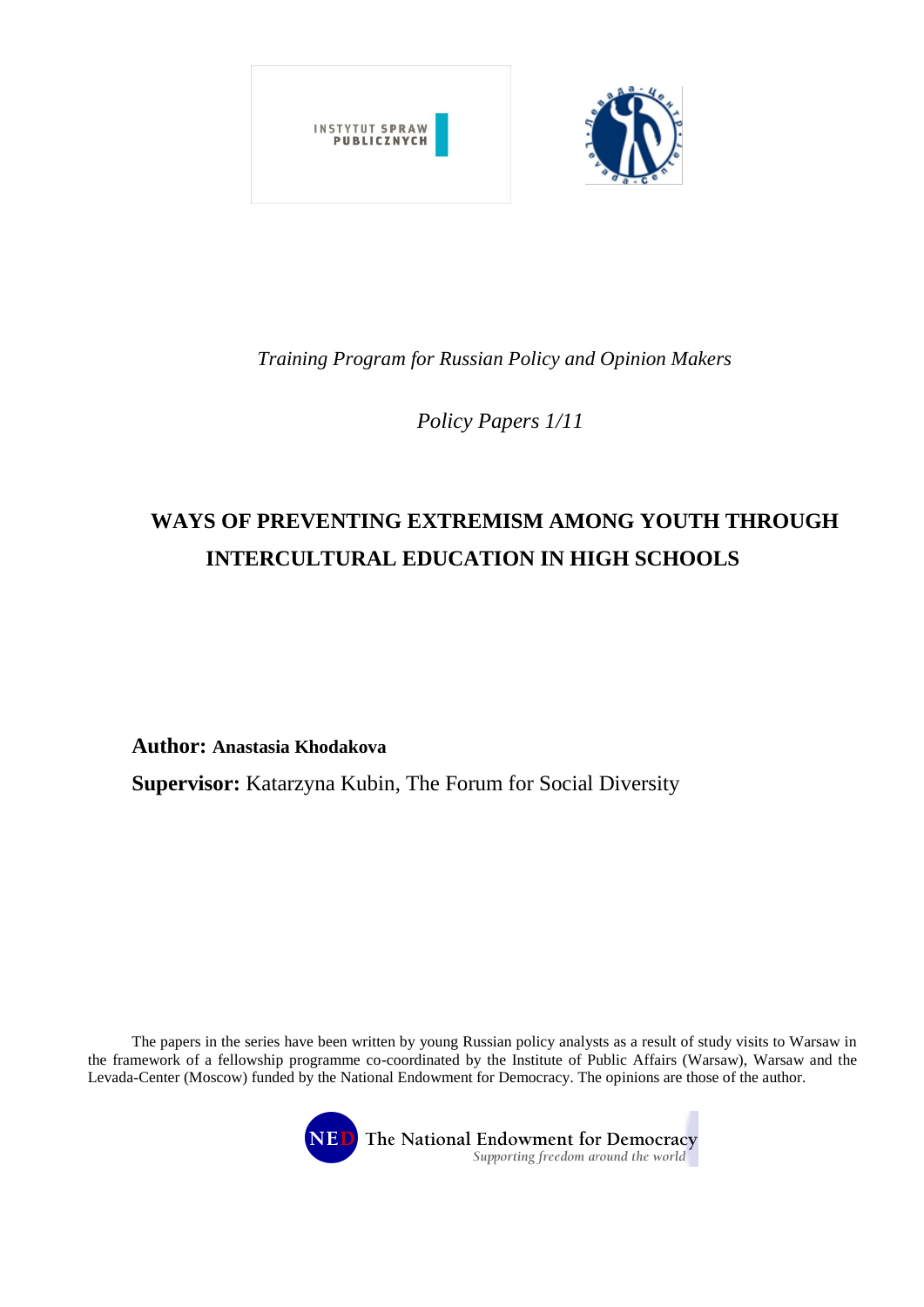#### **1. Introduction**

l

Sociological and media researches have shown a rapid increase in ethnic xenophobia in Russia in recent years. As Galina Kozhevnikova, who is a deputy director of the "Sova" analytical center monitoring racism activities states, "racist violence in Russia goes up by 30-40% every year and is becoming more organized and demonstrative."

The issue of extremism prevention is closely linked to promoting tolerance for ethnic differences, which is not a priority in Tula Oblast (region) in Russia, which is relatively homogeneous in terms of the ethnic background of the population (95% Russians). The existing social policy, which addresses issues of tolerance, is focused on work with problem youth, while work with youth in general on tolerance issues is not specified in the policy documents in relation to schools. Meanwhile, Doctor Kaganovich, Doctor of Philological Sciences, Head of the Department of Theory and Methodology of General Education in the Novgorod Regional Center of Education Development, comments that "the issue of forming tolerant consciousness is more than urgent and its solution, to my mind, demands a complex approach as well as organization of a system of purposeful activities both on the level of every educational institution and within the framework of the whole educational system in Russia."  $2$  Like Kaganovich, many specialists indicate that the long-term goal of preventing extremism is best achieved through systematic activities in education.

Intercultural education is one approach to purposeful activities and teaching practices in educational institutions, helping to develop tolerant attitudes among youth. The universal goals of intercultural education stated by Nieke<sup>3</sup> include: "1) the recognition of one's own, unavoidable ethnocentrism; 2) dealing with the "other"; 3) the establishment of tolerance; 4) the acceptance of ethnicity; attentiveness to minority languages; 5) problematising of racism; 6) emphasis on commonalities in order to avoid the threats of ethnicising; 7) encouraging solidarity; taking into account the asymmetry between the majority and the minority; 8) practicing non-violent conflict resolution in response to cultural conflicts and cultural relativism; 9) raising awareness of the potential for mutual cultural enrichment; 10) development of a "we-identity": surpassing the limits of one's own group in global responsibility and in affirmation of universal humanity."

In response to the documented need for tolerance education in Tula Oblast and in keeping with the framework outlined by an intercultural educational approach, this policy brief gives recommendations for work with youth at the high school level in Tula Oblast in Russia aimed at preventing extremism and intolerance through intercultural education.

<sup>&</sup>lt;sup>1</sup> Galina Kozhevnikova. Racism and xenophobia / G. Kozhevnikova // Index / Dosje na cenzuru. - #24. – 2006. [\(http://www.index.org.ru/journal/24/kozh24.html\)](http://www.index.org.ru/journal/24/kozh24.html)

<sup>2</sup> Ways of forming cultural consciousness in the Russian school/ S.L.Kaganovich // Intercultural dialogue. http://www.tolz.ru/library/?de=0&id=393

<sup>&</sup>lt;sup>3</sup> Intercultural Education in the European Context: Analysis of Selected European Curricula / Sasa Puzic, Institute for Social Research, Zagreb. – Metodika 15 (2008). – p.390-407.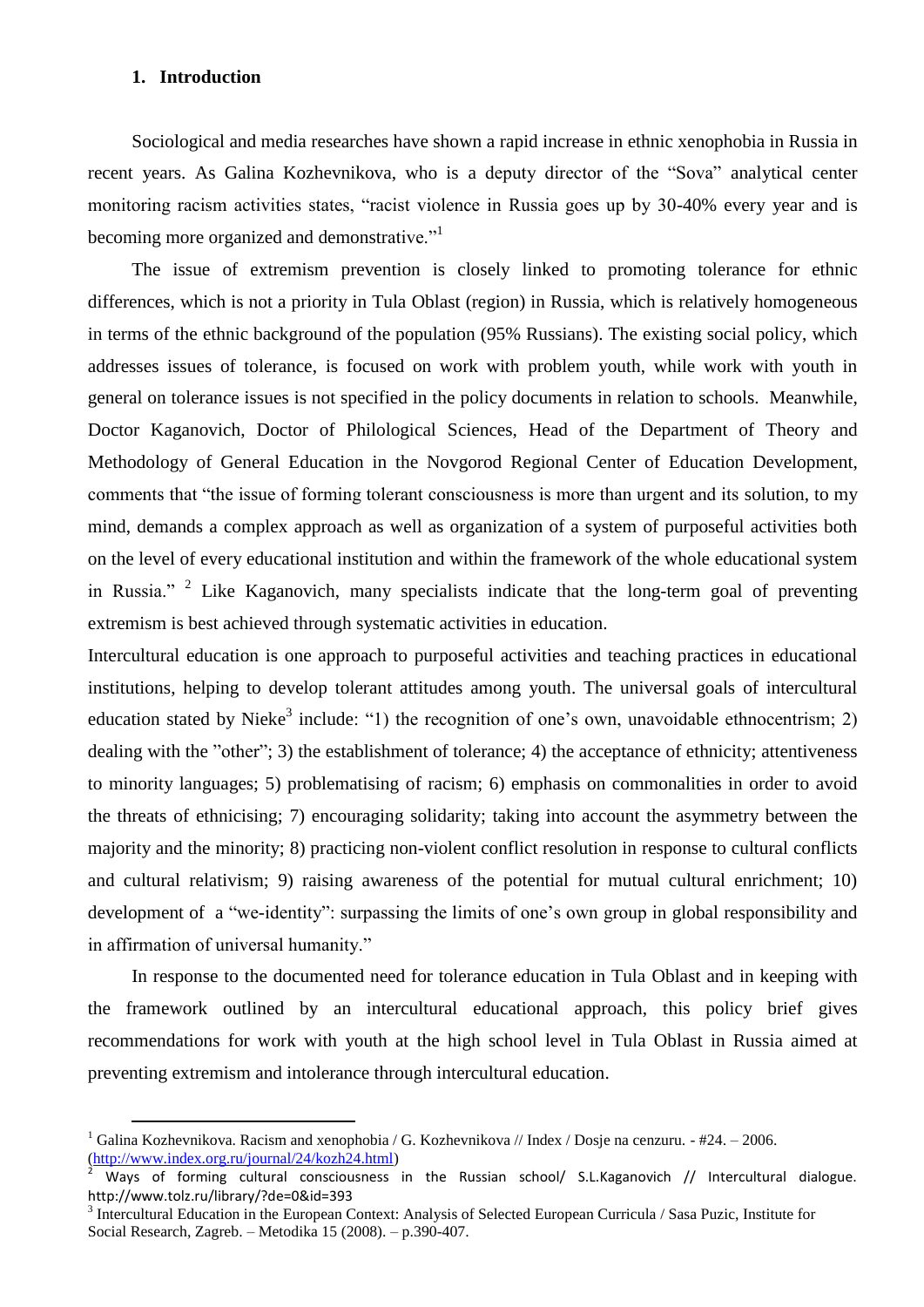The paper analyses existing legislation and programs in Tula Oblast, Russia, connected with prevention of extremism and promotion of tolerance through educational institutions. The activities of Warsaw-based non-governmental organizations and educational institutions are discussed, providing examples of good practices in the field of tolerance and intercultural education. The work of these institutions may be of interest to the regional departments in Tula that are responsible for developing youth policy and guidelines for schools (including the Department of Education and the Department of Sport, Tourism and Youth Policy in the regional government of Tula). The examples of Warsaw institutions can also be of interest to school administrators and teachers working in Tula who are responsible for direct implementation of tolerance and intercultural education. The final part includes recommendations for changing the policy in Tula Oblast, Russia and steering it in the direction of introducing intercultural education in schools.

#### **2. Problem description**

l

#### **2.1 Definition of the problem of extremist behavior**

There are several legal documents that outline what qualifies as extremist behavior**.**

According to federal law against extremism<sup>4</sup>, extremist activity among other forms includes "fomenting of racial, national or religious discord; derogation on a national basis; mass disorders, hooliganism and vandalism acts based on ideological, political, racial, national or religious hatred as well as hatred towards some social group; propaganda of exceptionality, superiority or inferiority of citizens based on their religious, social, racial, national or language background; infringement on the rights and freedoms of a person and citizen, causing damage to citizens' health and property because of their views, racial, national, religious or social background."

An official definition of extremism *among youth* was given in a strategic letter to the heads of youth policy bodies in the Russian Federation (in Tula, this is the Department of Sport, Tourism and Youth Policy) signed by the Head of the Department for Youth policy and Social Ties, B.B. Gusev, on April 7, 2011<sup>5</sup>: "Extremism among youth can be regarded as an inadequate way of solving social and political conflicts of some youth in class, ethnic, religious and other relationships by the subjects of such relationships". This definition is more general than the previous one given in the law, but it is accompanied by a detailed supplement on forms of and factors affecting extremism and legal norms to counteract it. The point of the letter was to outline an action plan, including such steps as developing a regional program on prevention of extremism, conducting seminars, forming work groups and defining an official responsible to implement the steps.

<sup>&</sup>lt;sup>4</sup> Federal law «About prevention of extremist activity» № 114-ФЗ от 25.06.2002 года (в ред. Федеральных законов от 27.07.2006 № 148-ФЗ, от 27.07.2006 № 153-ФЗ).

<sup>&</sup>lt;sup>5</sup> Prevention of extremism and nationalism among youth. Department of Sport, Tourism and Youth Policy in Tula region. http://www.dstm71.ru/activity/youth/prevention-of-drug-abuse-and-anti-social-phenomena-in-youth/prevention-ofextremism-and-nationalism-in-youth/?page\_id=id\_521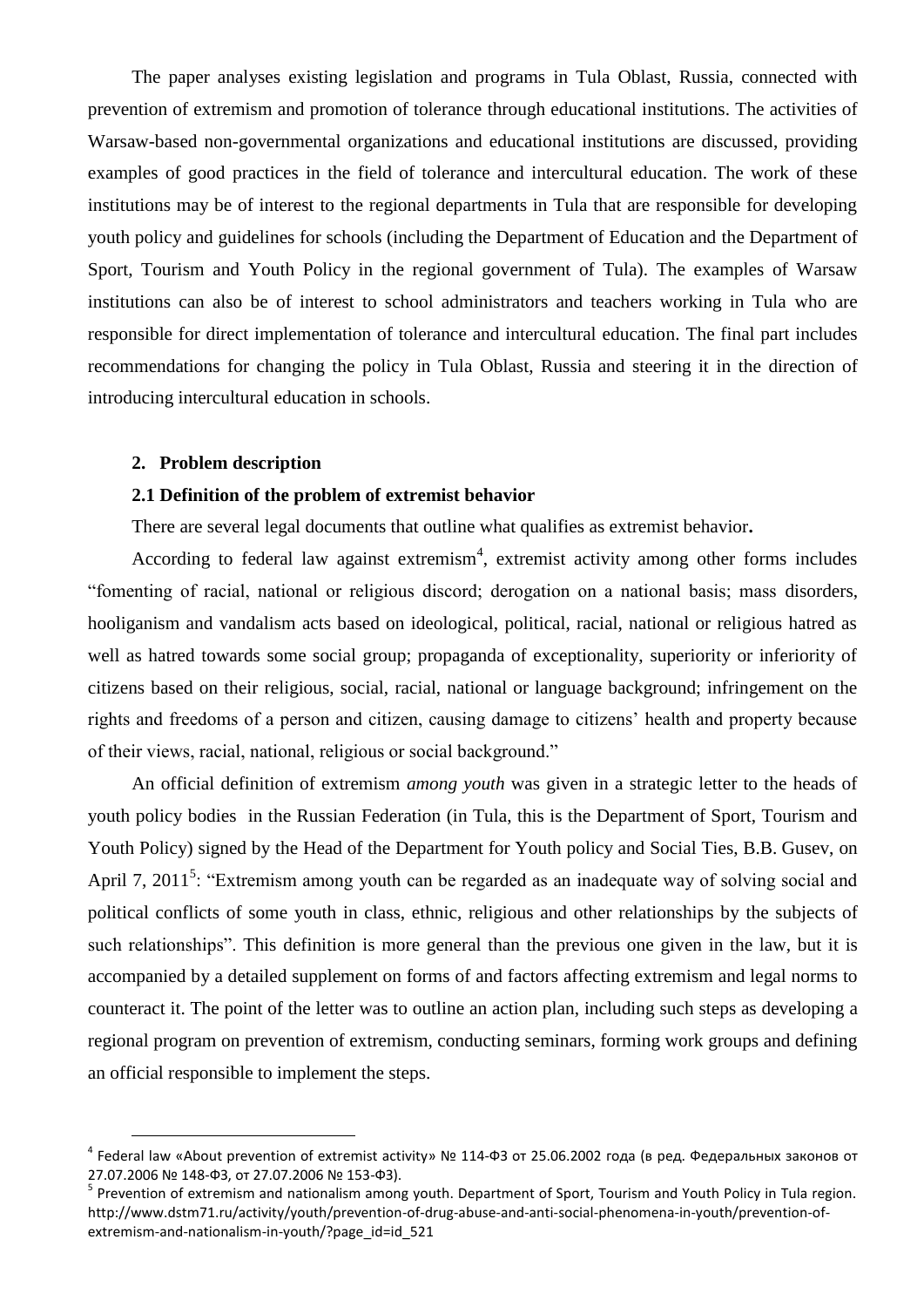**The law is detailed enough when it comes to determining extremist activity and punishment measures, but it does not include guidelines for regional programs and regional educational policy. For this reason, we do not have an educational policy on tolerance/intercultural education.** 

## **2.2 Symptoms of the problem**

 $\overline{a}$ 

The urgent need to prevent extremism and nationalism in Tula Oblast can be seen from media headlines and sociological research. Sociological research completed in  $2002^6$  showed that respondents worried about nationalism in Tula Oblast. According to the research results, nationalism was rated third in terms of the most important problems in Tula Oblast. Every fifth Russian (19.8%) and every third representative of national minorities (35.2%) considers nationalism the most important problem for the city of Tula. More recent studies among youth<sup>7</sup> (2008) show that the situation has worsened. More than half of respondents (52.3%) consider interethnic relations in Russia to be tense. 80.3% of respondents agree with the statement that 'nowadays the problem of interethnic intolerance is becoming more and more urgent'.

The findings from these studies are reflected in the news presented in the media. For instance, on the website of the Commission Inquiry Board in Tula Oblast,<sup>8</sup> (which is the main body responsible for investigation and prevention of crimes), it was reported that a 24-year-old Tula citizen distributed a leaflet to an open social network, 'Vkontakte', which incited violence against Caucasians (the Caucasus ethnic group). In May 2011, his criminal case proceeded to court. Another example is from headlines in national newspapers citing Tula officials' views on treating the problem of ethnic intolerance. On May 2, 2011, national independent newspaper 'Vzglyad' ['Viewpoint'] wrote<sup>9</sup>: "Tula police prevented a massive fight between radical youth\nationalists and Caucasians". 'Preventive measures' were taken, according to the head of the PR service of the regional police organization: heads of the Caucasian group were warned that such events as festivals of their culture are forbidden. Such events show that intolerance and extremism are a problem not only because of the attitudes among the general population, but also because of the practices of officials representing Tula Oblast public administration.

I believe that as long as young people commit crimes disparaging the human dignity of people of other ethnic groups, the regional policy requires improvement.

<sup>&</sup>lt;sup>6</sup> The Institute of Ethnology and Anthropology of the Russian Academy of Sciences and public association "Russian Renaissance", 2002. (Situation in Tula region http://www.indem.ru/ceprs/Minorities/Tula/Tula01.htm).

 $7$  The research of 2008 "Problem of ethnic tolerance in the perception of youth in Tula region" by the Laboratory of sociological research and public opinion studies of the municipal institution of social service for youth "Center for social and psychological help for youth "Chance" and the Committee of Youth Policy in Tula region. 500 respondents aged 14 to 30 were interviewed in Tula and district centers (Uzlovaya, Novomoskovsk, Kimovsk, Alexin, Efremov, Leninskiy) <sup>8</sup> Следственное управление Следственного комитета РФ по Тульской обл. <u><http://sk-tula.ru/news/detail.php?id=1568></u>

<sup>9</sup> Vzglyad. Business newspaper. The fight between nationalists and Caucasians has stopped in Tula. <http://vz.ru/news/2011/5/2/488281.html> (May 2, 2011)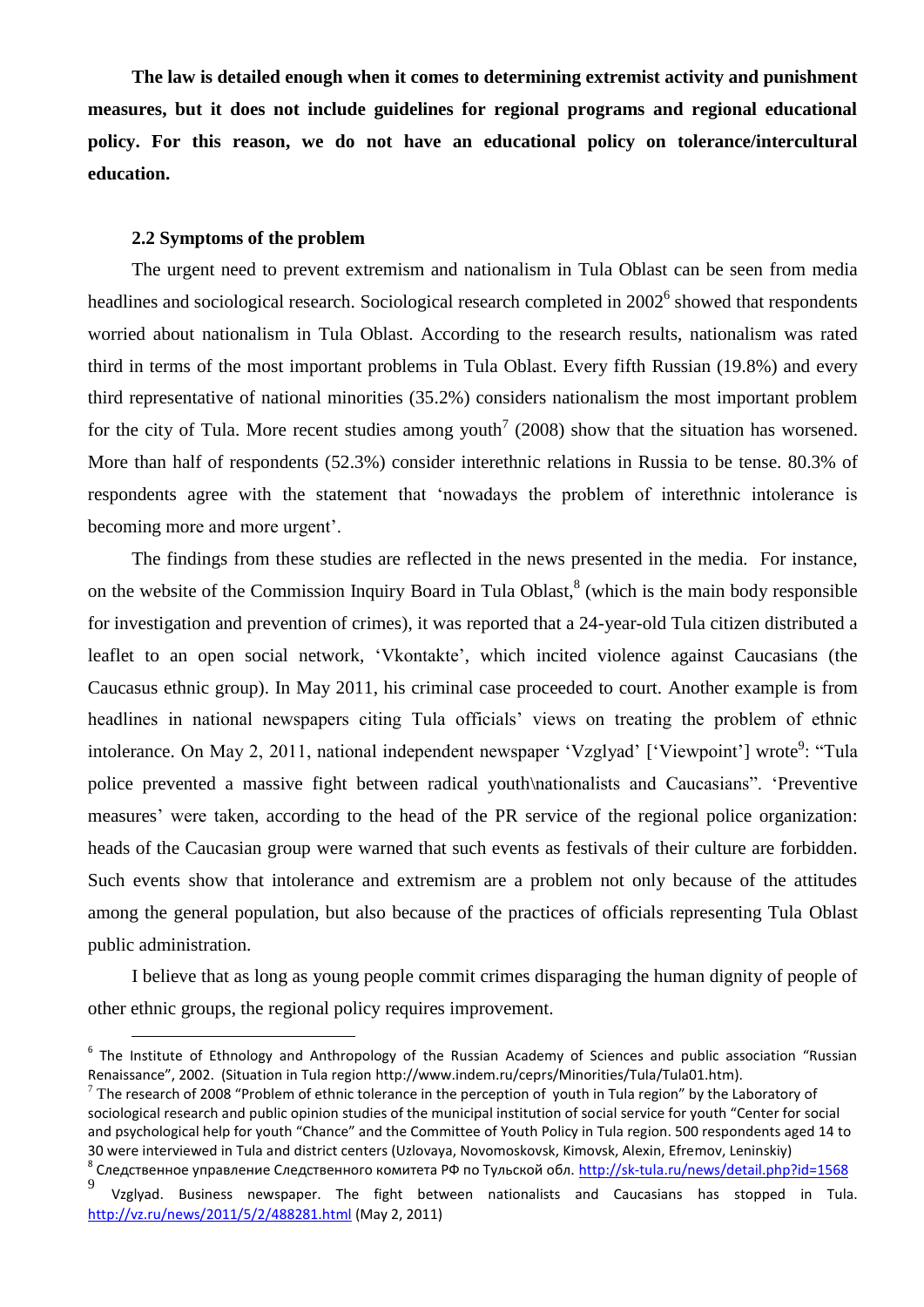Moreover, the nationalist movement in Tula is becoming more influential. The website of the National Union of Tula Oblast, a radical political organization, is open to everyone and misleads youth about the meaning of the word 'nationalism' and spreading intolerant views. For instance, they suggest that the dictionary definition of nationalism is "loyalty to a nation, defense of national unity and independence". At the same time, they omit important additional information, which should specify that nationalism involves "*especially* **:** a sense of national consciousness exalting one nation above all others and placing primary emphasis on promotion of its culture and interests as opposed to those of other nations or supranational groups".<sup>10</sup> People who express nationalist ideas are becoming increasingly active by organizing rallies in Tula and joining organized nationalist movements. According to the National Union of Tula Oblast  $^{11}$  about 100 Tula citizens went to Moscow to take part in the 'Russian march' on November 4, 2010, organized by a radical organization 'Movement against illegal immigration.' As stated on Interfax<sup>12</sup>, on June 5, 2011, city authorities allowed nationalists to hold a rally titled 'Stop feeding the Caucasus!' on the outskirts of Tula, but the nationalists intended to do so in the city centre. The police stopped them and, for their attempt to organize an unauthorized rally, the organizers got away with just a prosecutor's warning. This tendency toward growing nationalist sentiment in Tula Oblast, which the above mentioned activities illustrate, was confirmed in a study<sup>13</sup> where nearly half (49.9%) of the respondents in Tula Oblast support the idea of "Russia for Russians".

Similarly, research by the 'Chance' Centre, a leading youth social service and research centre in Tula Oblast, concluded that the level of interethnic tolerance among Tula youth is decreasing, while xenophobic attitudes and behaviors are increasing $14$ .

# **2.3 Regional policy on the problem in Tula**

#### **2.3.1 State departments and institutions involved**

In Tula Oblast, several public bodies cooperate to address the problem of extremism. Their cooperation is regulated to some extent by a governor's decree, whereby specific activities are assigned to the following:

• Department of Sport, Tourism and Youth Policy,

 $\overline{a}$ 

.

 $10$  Nationalism. http://www.merriam-webster.com/dictionary/nationalism

<sup>11</sup> National Union of Tula region http://home.tula.net/nstula/archive/Tuliaky%20na%20RM.htm

<sup>12</sup> <http://www.interfax-russia.ru/Center/news.asp?id=236129&sec=1671>

<sup>&</sup>lt;sup>13</sup> Research carried out in 2008 "Problem of ethnic tolerance in the perception of youth in Tula region" by the Laboratory of sociological research and public opinion studies of the municipal institution of social service for youth, the Center for social and psychological help for youth "Chance" and the Committee of Youth Policy in Tula region. 500 respondents aged 14 to 30 were interviewed in Tula and district centers (Uzlovaya, Novomoskovsk, Kimovsk, Alexin, Efremov, Leninskiy)

 $14$  2008 "Problem of ethnic tolerance in the perception of youth in Tula region" by the Laboratory of sociological research and public opinion studies of the municipal institution of social service for youth, the Center for social and psychological help for youth "Chance" and the Committee of Youth Policy in Tula region. 500 respondents aged 14 to 30 were interviewed in Tula and district centers (Uzlovaya, Novomoskovsk, Kimovsk, Alexin, Efremov, Leninskiy).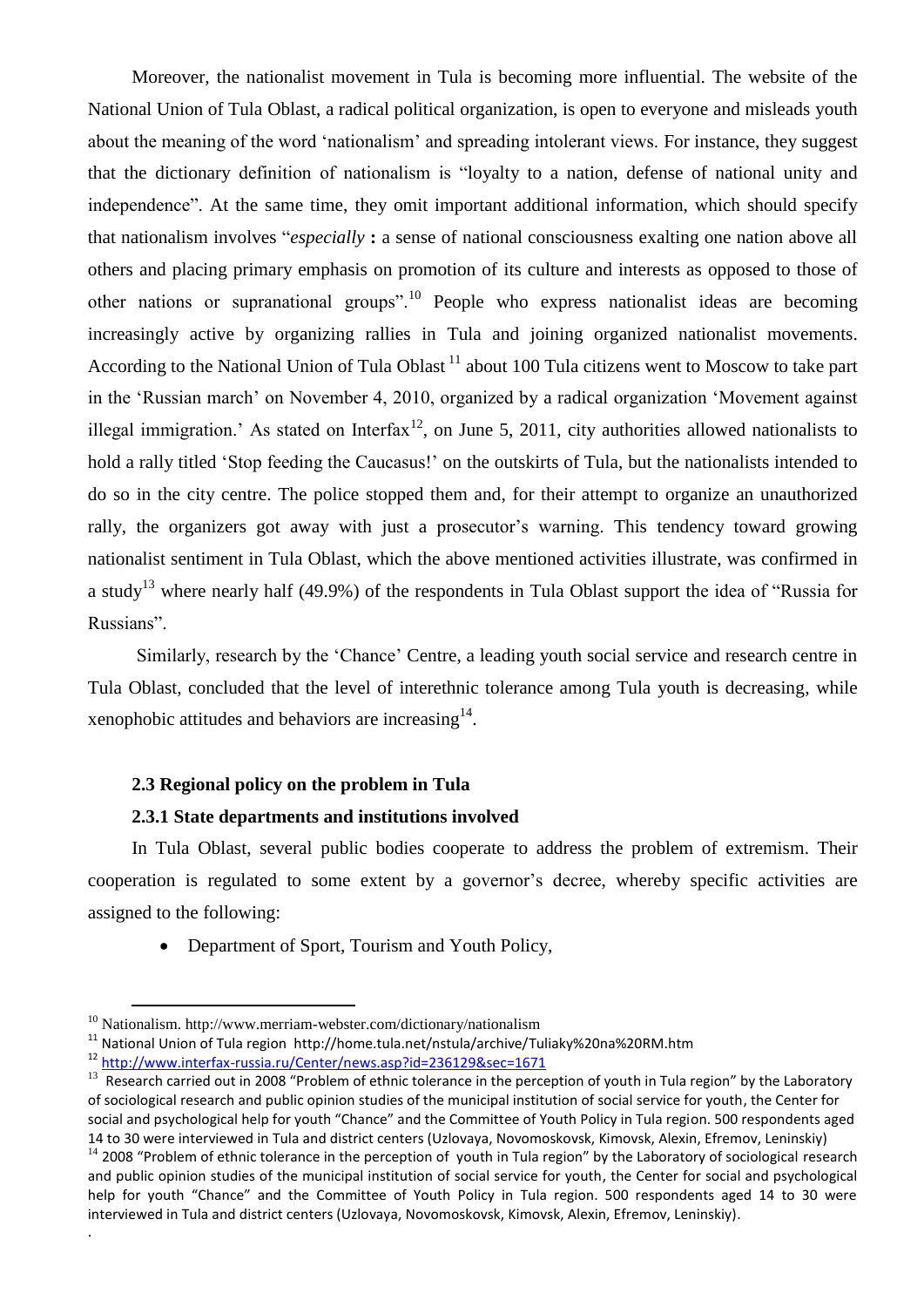- Department of Education of Tula region (Division of Additional and Moral Education Development),
- Centre of prevention of extremism (under the supervision of the regional police organization - Internal Affairs Division (UVD)).

Although these institutions are charged with the responsibility of running activities that prevent extremism, there are considerable barriers which make their work harder. The Department of Sport, Tourism and Youth Policy does not have a special-purpose program and budget expenses planned for the issue of extremism. It acts as a supporting institution that is responsible for activities that relate to preventive measures to overcome nationalism and xenophobia among youth: 1) monitoring and sociological research to determine cases of extremist views among youth, 2) festivals of national culture, 3) an educational program for youth summer camps for prevention of ethnic and religious extremism as well as interethnic conflicts. The information on the website of the Department of Sport, Tourism and Youth Policy is limited to a general description of the directions of their activities. Few practical guidelines have been drawn up and introduced for organizing specific activities in schools. Moreover, an important drawback is that there are no regular measures or programs incorporated into schools, which have direct and consistent contact with youth and are thus suitable places to locate and implement tolerance education. As an official from the department commented, work in schools is the responsibility of the Department of Education, whereas supporting youth organizations and working with representatives of national diasporas is the responsibility of the Department of Sport. Tourism and Youth Policy. And these two aspects are closely interconnected, which is why it is important for them to cooperate.

The Department of Education is responsible for writing and partly implementing a 3-year target program of moral education, which includes cultural awareness activities. The previous program of 2009-2011 was aimed mostly at creating awareness of Slavic culture, the Orthodox religion and promoting patriotic values. It will be analyzed in section 2.3.2. The future program for 2012-2015 is not publicly available yet, as it is being negotiated.

Work with schools should be directed not only at pupils, but at teachers as well. For this reason, it is important to consider teacher-training institutions in the region. The major institutions responsible for teacher-training and teachers' professional development in Tula Oblast are the 'Lev Tolstoy' Tula State Pedagogical University (TSPU) and the Institute of Teachers' Professional Development and Further Training (ITPD).

Finally, the Center for the Prevention of Extremism is also a relevant administrative body in Tula Oblast. As stated in the Appendix to Administrative Decree #300 (14.02.2011), the Center fulfils several functions to improve the mechanism for preventing terrorist and extremist activities in Tula. This comprises gathering information about persons and organizations involved in extremist activities; monitoring persons who have been incarcerated for extremist crimes; explanatory work with leaders of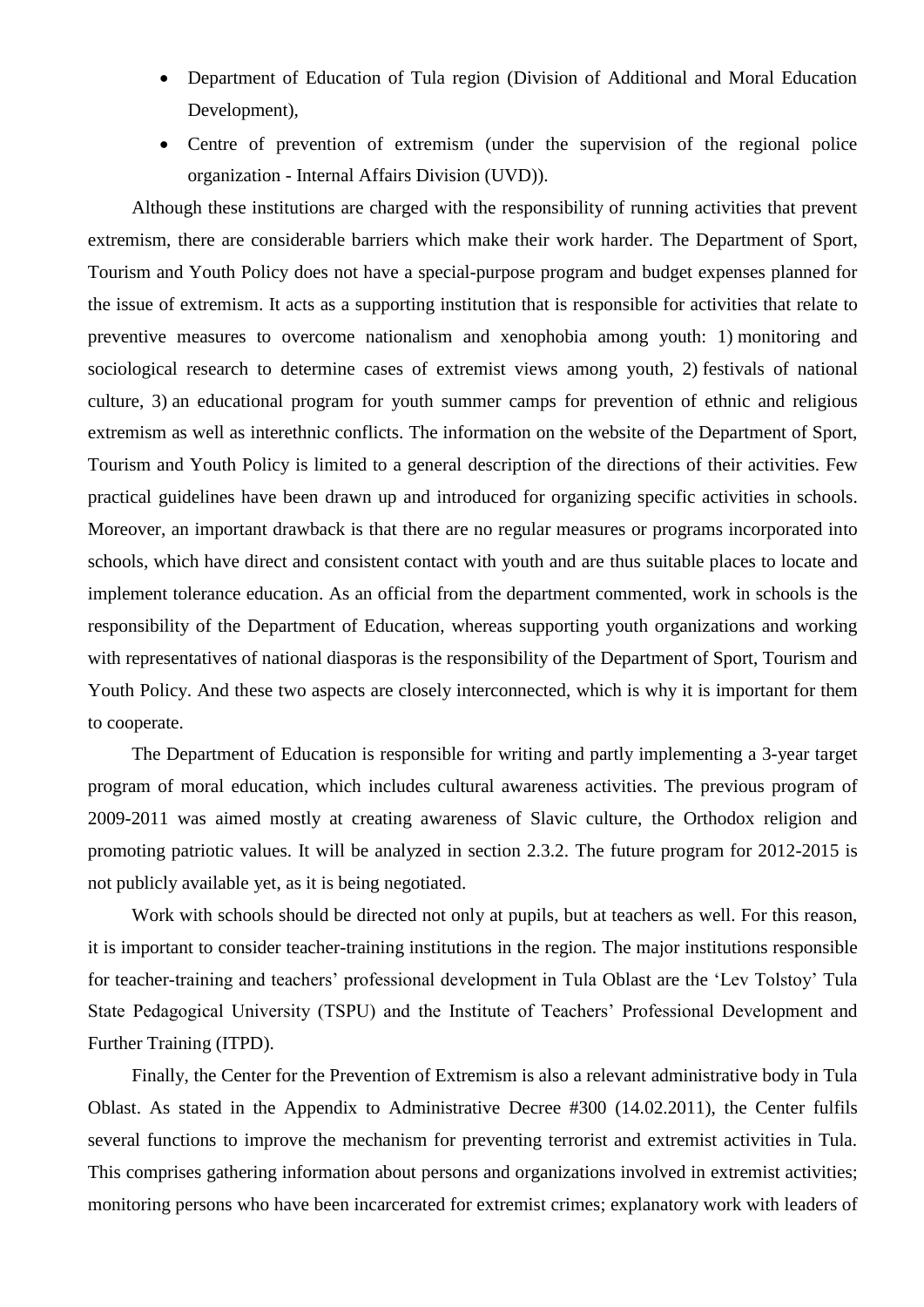political parties and public organizations; cooperation with leaders of national diasporas and religious groups to bar nationalism and religious extremism; media monitoring, including Internet; prevention of the establishment and registering of radical political and religious organizations.

The Department of Sport, Tourism and Youth Policy and the Department of Education try to work together. The former organizes seminars with the support of the latter. However, it focuses on work with problem youth and does not cooperate with the Department of Education on work with youth in general and thus cannot provide a complex response to the problem of nationalism and extremism in Tula Oblast.

## **2.3.2 Strategic documents from a historical perspective**

I have focused on two main strategic policy documents below. One is on the federal level, developed in cooperation among eight ministries and institutions: the Russian Academy of Sciences (RAS), the Russian Academy of Education (RAE), scientific institutions and the Attorney General's Office and implemented by the Institute of RAS, RAE and educational institutions. The second document relates to the regional level of Tula, and is outlined and implemented by the Department of Education.

The federal target program of 2001-2005: "Forming tolerance awareness and prevention of extremism in Russian society" was aimed at introducing tolerance-related materials at all levels of education, including schools in general, teacher-training institutions and teachers' professional development establishments. The stated objectives were to introduce in 50 regions at least 10 programs in schools, 3 programs for teachers' professional development, as well as creating tolerance centers. These activities were supported on the regional level, though there was no money budgeted for this purpose. However, the results in Tula do not correspond to the stated objectives as tolerance programs have not been introduced in schools and in teachers' professional development.

The long-term target program of moral education realized by the Department of Education of Tula Oblast in the years 2009-2011 was aimed, above all, at creating awareness of Slavic culture and the Orthodox religion and promoting patriotic values. An analysis of the program shows that out of 11 courses planned, only half a course covered the development of resources and support materials for the professional development of teachers in the field of tolerance education. The one (half) special course mentioned above is insufficient for at least three main reasons: 1) it does not reach the necessary number of participants, 2) it is too theoretical and should be combined with practical workshops, 3) teachers should be supported with methodological materials and teaching resources. Moreover, only 1 out of 12 grassroots activities was connected with creating multicultural awareness (a special course entitled 'Intercultural Dialogue as a factor of moral education", at the Interregional Cossack Fair: "On the Don we stand! The Don we glorify!").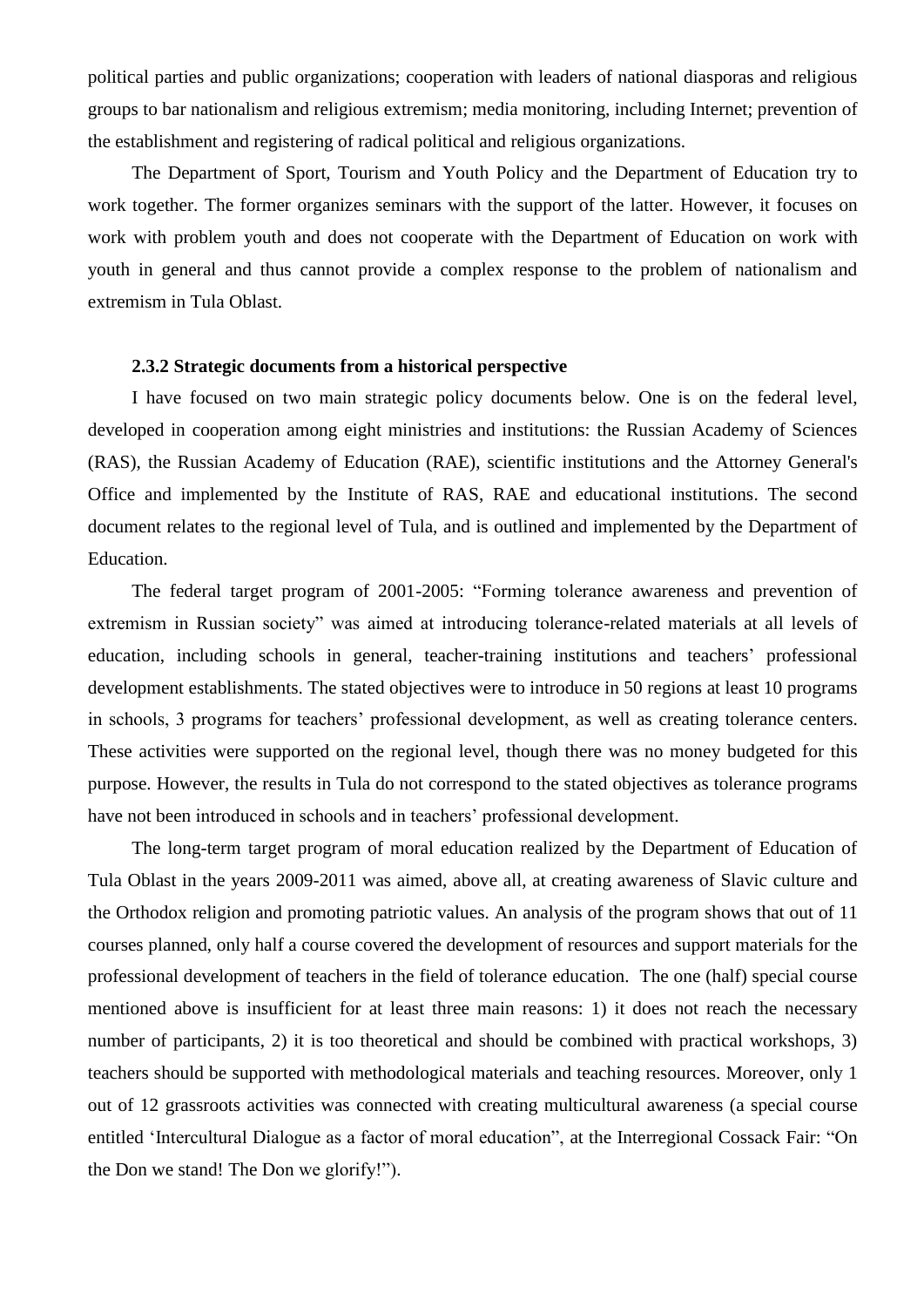Increasing nationalism among youth in the region is indicative of the urgent need to modify the measures in the target program so that the focus would be not on Slavic culture and the Orthodox religion, which are surely predominant in the region, but rather on a diversity of cultures and religions, especially those that can be found on the territory of the Russian federation. This would help to establish tolerance and develop abilities in schoolchildren that will prepare them for living in a multicultural society, which is one of the principles of intercultural education (Puzic<sup>15</sup>).

In light of the evidence presented in earlier sections of this paper that extremism is growing in Tula Oblast, it is reasonable to conclude that the above described measures were not effective in preventing extremism in Tula Oblast and in promoting tolerant behavior among youth.

## **2.3.3 Existing recommendations**

 $\overline{a}$ 

One of the most detailed and practice-oriented documents outlining current regional policy for preventing extremism is a document entitled "Recommendations for prevention of extremism among youth<sup>"16</sup>, which uses data from 2009-2010. This document focuses special attention on measures directed towards college and university students and sports fans. For example, recommended measures to prevent extremism among students (aged 17-22) include:

1) increasing the role of student organizations and their influence on processes in the educational environment;

2) organizing optional courses to study law on prevention of extremism, creating awareness through billboards and law organizations (police structures);

3) monitoring study programs and textbooks to find out those orientated towards fomenting ethnical conflicts;

4) establishing the number of students held administratively or criminally liable as one of the criteria of colleges' educational work;

5) developing and implementing a series of measures to strengthen interethnic dialogue and internationalism among students, including international clubs, with the help of national diasporas;

6) introducing the teaching of the basics of interethnic communication and international education into college curricula;

7) introducing activities promoting cultures and traditions of peoples of Russia, teaching conflict resolution skills, creating awareness of the social danger of crimes based on national hatred;

8) introducing special programs of adaptation and integration of North-Caucasus students;

9) introducing specialists in residence halls for educational work with international students and students from other towns;

<sup>&</sup>lt;sup>15</sup> Intercultural Education in the European Context: Analysis of Selected European Curricula / Sasa Puzic, Institute for Social Research, Zagreb. – Metodika 15 (2008). – p.390-407.

 $16$  Prevention of extremism and nationalism among youth. Department of Sport, Tourism and Youth Policy in Tula region. http://www.dstm71.ru/activity/youth/prevention-of-drug-abuse-and-anti-social-phenomena-in-youth/prevention-ofextremism-and-nationalism-in-youth/?page\_id=id\_521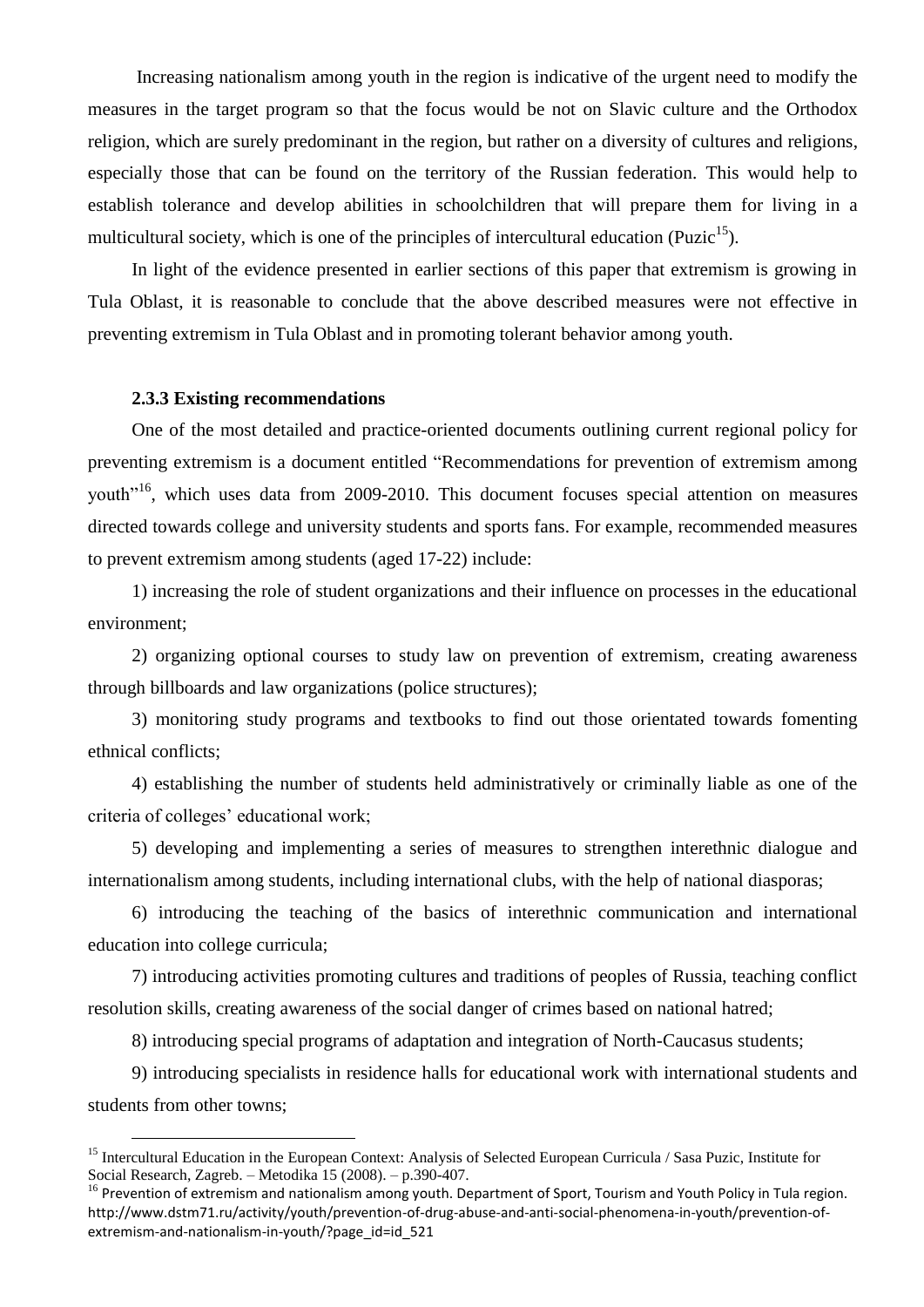10) creating volunteer international groups for prevention of ethnic conflicts on campuses.

The drawback of the cited document is the following. Although the document states that the program should start in secondary school (ex.: "main attention should be focused on the special social and psychological situation in the life of every person which is characteristic of **ages 14-22**"), the recommendations are not directly related to high schools and no practical measures of prevention of nationalism in schools are indicated Additionally, one of the aims of preventing extremism among youth is creating conditions for the development of a "**tolerant personality",** but there are no recommendations on how to achieve this aim.

Therefore, there is a certain policy gap when we consider teaching tolerance in schools and developing recommendations for prevention of nationalism and xenophobia in the 14-17 age bracket. In the subject-object interaction model of prevention of extremism described in "Recommendations…", the gap would fall into the subject category "personality effect" and the object category "youth in general". That is why it is necessary to develop policy recommendations for schools that will aim at "development of a tolerant personality," which is one of the goals of intercultural education (according to Nieke<sup>17</sup>).

Governor's Decree #430 (May 4, 2011) approves "The complex action plan on harmonization of interethnic relations in Tula Oblast in 2011-2012", which includes a section on teaching tolerance culture through the educational system. This section consists of three types of measures:

- Integration  $(3.2 -$  interethnic summer camp,  $3.4 -$  ongoing measures for psychological, social, language and cultural integration, 3.10 – monitoring).
- Cultural awareness  $(3.1 \text{ and } 3.3 \text{ regional testivals}, 3.11 \text{content integrated lessons}$ lectures, 3.12 – information billboards, 3.13 – introduction of interethnic issues into the curriculum in collaboration with government officials, police body, Ministry of Justice).
- Teacher-training (3.5 teacher-training course "Adaptation of a child in a multicultural social environment", 3.6, 3.7, 3.8, 3.9 – development of methodological materials for psychologists, special course and seminars for psychologists, youth advisors and school administrators).

This action plan will be reviewed and compared with Polish practice.

# **3. Polish experience in intercultural education**

l

The issue of overcoming nationalism and xenophobia through intercultural education is topical in Poland too, especially after Poland's accession to the European Union in 2004 "when cultural and ethnic divisions became more pronounced" (Dorota Mihulka, 2008). According to a study conducted

<sup>&</sup>lt;sup>17</sup> Intercultural Education in the European Context: Analysis of Selected European Curricula / Sasa Puzic, Institute for Social Research, Zagreb. – Metodika 15 (2008). – p.390-407.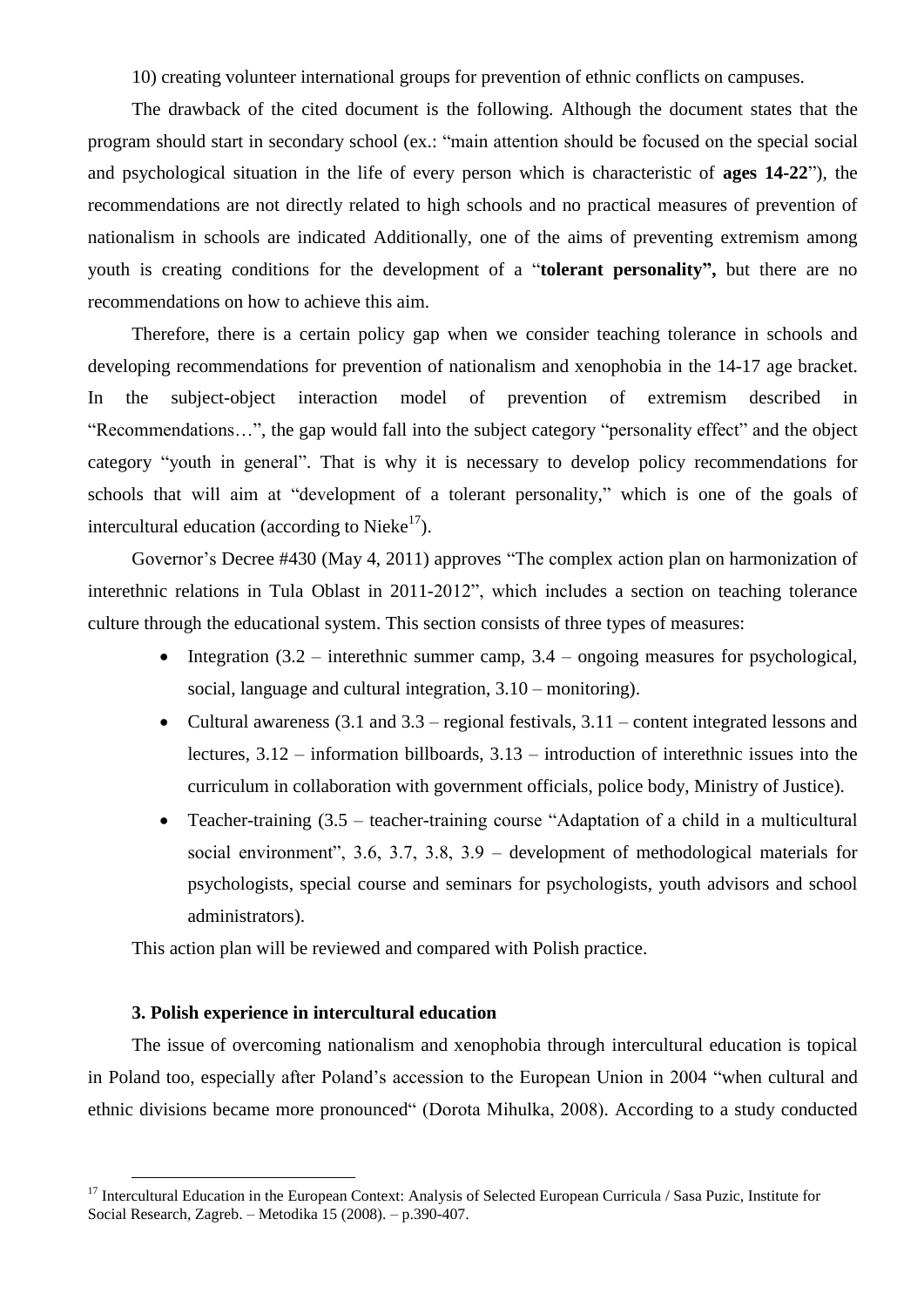in 2008<sup>18</sup>, "it is expected that Polish society will have transformed from a homogenous to a multiethnic and multicultural one by the year 2020". According to the European Values Study (EVS) of 1999\2000[9], Polish respondents "feel most detached from immigrants (24%). Poland is also near the end of the list when it comes to tolerance towards members of other races (17%) and Muslims (24%)" [see footnote 18]. At the same time, some positive tendencies are clear. According to a 2007 study by the Centre for Public Opinion Studies (CBOS) [see footnote 18], aversion to other nations in Poland has noticeably decreased since 1993 (Roma – from 75% to 59%, Russians – from 56% to 46%, Germans – from 53% to 39%, etc.).

Further positive changes have been forced by legal amendments. In 2010, an antidiscrimination law was introduced in Poland, which was meant to make the Polish legal system compliant with equal treatment regulations required by the EU. Additionally, in 2010, a new article was introduced into the Polish Education System Act, which allows schools to hire teaching assistants who know the language of non-Polish speaking students and can serve, for example, as mediators between parents and teachers, as academic advisors, consultants or interpreters for migrant students. It is important that this is not just a local initiative, but a change in the federal law that impacts on the entire educational system. This change is significant for the issue of tolerance in the education system, because it gives support to immigrants and is aimed at smoothing the integration process for all the sides involved.

In order to develop recommendations for introducing intercultural education in Tula Oblast, Russia, I have provided some examples of initiatives that are implemented by non-governmental and public institutions in the capital of Poland, and which aim to develop tolerant attitudes among youth. I have focused on three main areas of activities: 1. Integration, 2. Cultural awareness and acceptance of differences, and 3. Teacher training.

## **3.1 Integration and NGOs' work**

l

The Office for Education in the City of Warsaw supports schools in developing antidiscrimination and integration strategies.

*Welcome pack in migrants' languages*. This brochure contains information on the school timetable, important vocabulary items, school rules, emergency contacts, examples of school documentation, etc. This is a simple but important step to smooth the integration process.

*Artistic projects*. The Association of Culture Practitioners has been running an educational program for youth in public schools, which aims to integrate Polish and Chechen youth through artistic and educational activities. Their approach is very grassroots based. Youths participate in a joint artistic project and get to know one another. At the same time, workshops for all the school staff are conducted, in the course of which participants are educated about the cultural differences of students of

 $18$  Dorota Mihulka. Tolerance or Acceptance – Ethnic Attitudes in Contemporary Poland: An Analysis of Empirical Studies. - Krosno State College, Krosno, Poland. - Presented at the 17th Annual Convention of the Global Awareness Society International, May 2008, San Francisco, CA,USA - http://orgs.bloomu.edu/gasi/Proceedings%20PDFs/Mihulka.pdf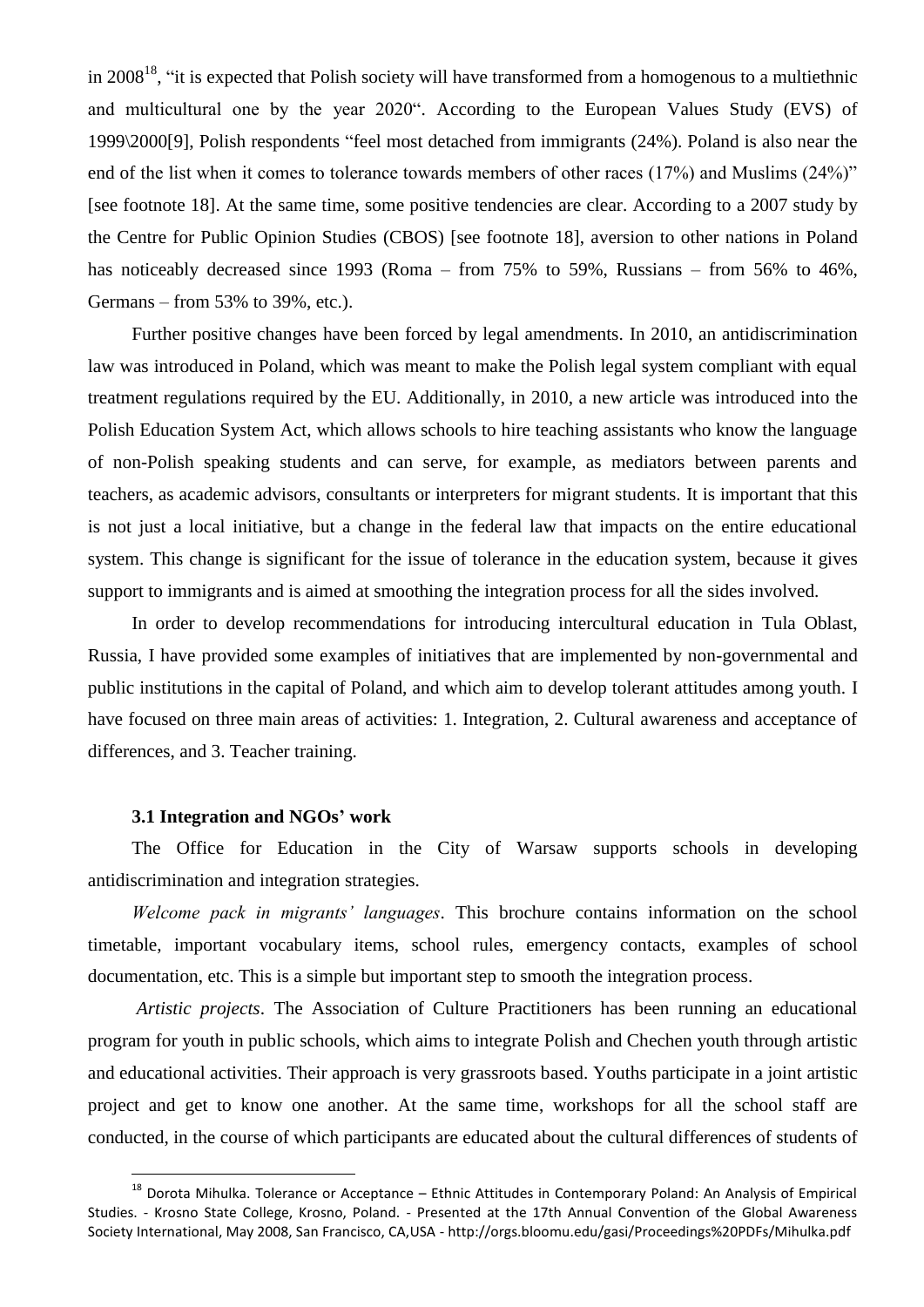different nationalities. This bilateral approach helps to smooth the integration process. Supervision and evaluation is formative and summative and is done by an external expert, which adds to the efficiency and objectiveness of the project.

*Complex approach*. The "Survival" Foundation has conducted a long-term integration project in a region where the level of xenophobia and intolerance was rather high, judging by political speeches, online discourse and criminal cases. All five schools of a small town on the border with Belarus were involved in an antidiscrimination and tolerance education course. At the same time 'cultural days' were conducted in the town's main square for citizens with a photo exhibition, national food festival, national performances and workshops for schoolchildren. An important characteristic of their practice is schoolchildren's participation: groups of school children go from tent to tent learning different aspects of other cultures.

*Creating a 'multicultural' library*. Collaboration with NGOs helps provide schools with specific materials on intercultural education (DVDs, CDs, books). Thus teachers have an open access 'cultural library' and a consultant who helps them find appropriate ways to overcome cultural differences.

## **3.2 Cultural awareness and acceptance of differences in school work**

Multicultural education encompasses five dimensions as conceptualized by the American specialist on multicultural education, James Banks:<sup>19</sup> content integration, knowledge construction process, prejudice reduction, equity pedagogy, and empowering school culture. Successful examples of implementation of these principles are described below. It is important to note here that these activities are carried out based on the interest and initiative of individuals in schools. There is no national or regional action plan, strategy or any other formal document in Poland that requires schools to carry out such activities.

*Interdisciplinary projects.* One of the junior high schools in Warsaw is famous for its interdisciplinary projects that promote values of tolerance and cultural and ethnic diversity in the school community. Several teams consisting of pupils from different classes of different ethnicity work on separate aspects of the same topic. The topic is different every year, but is always related to diversity and tolerance issues (Polish minorities, Diversity that enriches us, Polish rural areas, towns and cities, India – the homeland of our patron, History, Culture, Traditions of … etc.).

*School contests*. Another project is a school newspaper on cultural diversity, during the course of which students have to interact with their classmates from other countries, conduct interviews, write articles, translate one word into many languages, etc. It is important for young children to have something material as a reminder (a badge "Different together", a key chain, a timetable sheet).

 $\overline{a}$ 

<sup>&</sup>lt;sup>19</sup> Equity Pedagogy: An Essential Component of Multicultural Education / Cherry A. McGee Banks, James A. Banks// Theory into Practice, Vol. 34, No. 3, Culturally Relevant Teaching (Summer, 1995), pp.152-158. - Taylor & Francis, Ltd. - URL[: http://www.jstor.org/stable/1476634](http://www.jstor.org/stable/1476634) (Accessed: 01/11/2010 07:08)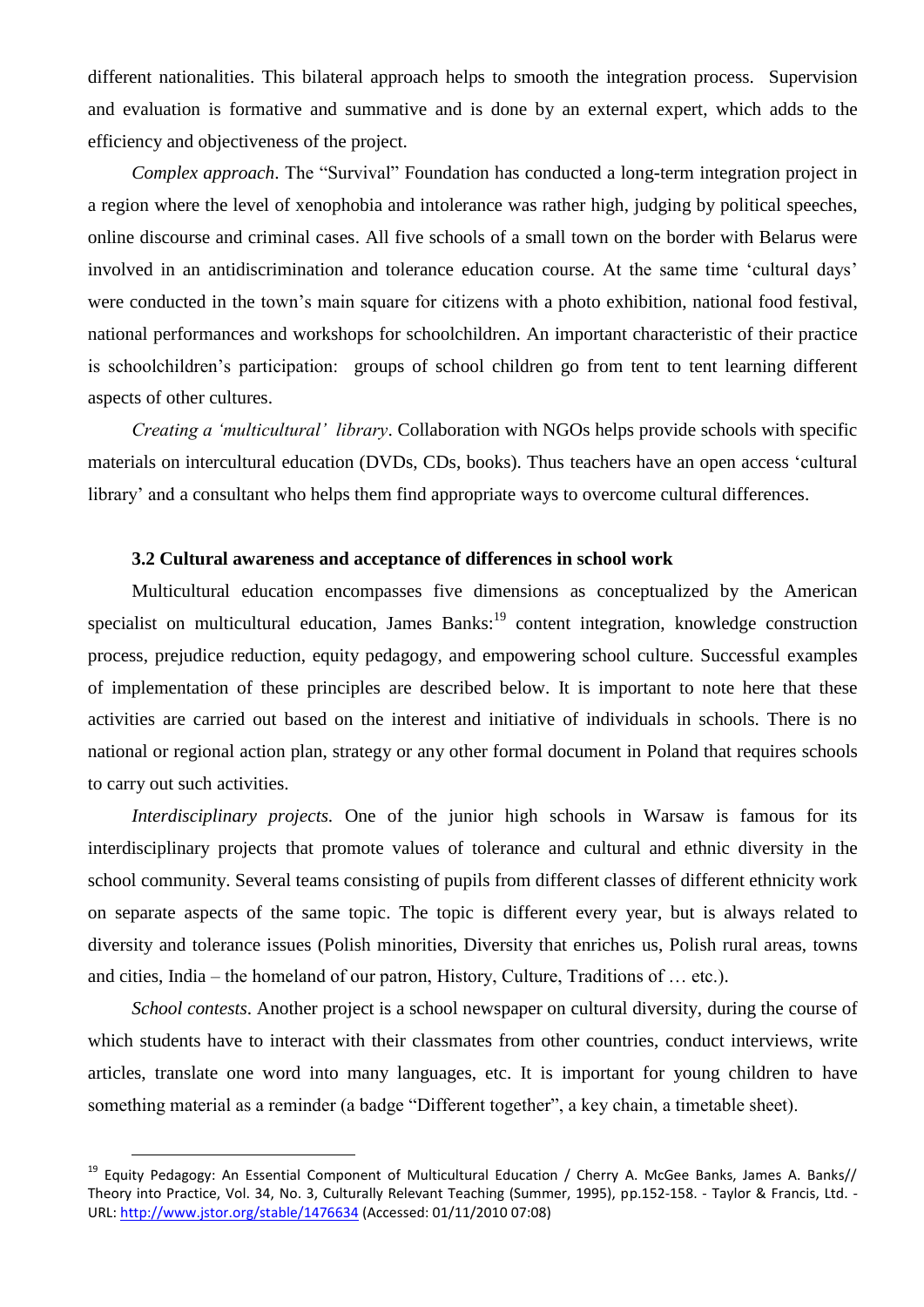*School environment*. In some schools you can see drawings by Chechen or Caucasus pupils, national flags and pictures of other countries. This creates a multicultural environment and indirectly educates students in diversity. Billboards are one of the ways to create such an environment, but it is vital that they are appealing to teenagers and not just filled with black-and-white print-outs about punishment for extremist activity.

*Content integration.* One of the Polish examples is reading lessons by means of cultural films with captions. The importance of teaching tolerance through content integration is emphasized by Doctor Kaganovich: "Content of different subjects, especially foreign language, as well as literature and art, where the esthetic image system influences the values and the emotional side of personality directly and strongly, provides multiple opportunities for addressing the problem of tolerance"<sup>20</sup>.

# **3.3 Teacher-training**

 $\overline{a}$ 

The Warsaw Centre for Innovation in Education and Trainings (WCIES) is an institution responsible for supporting schools, curriculum development and teacher training in the municipality of Warsaw. They run educational programs and offer on-going counseling and support to teachers and schools. Below is the list of WCIES teacher-training arrangements that may be relevant to Russia.

*Teacher-training courses are done in blocks by different specialists*. In a course on tolerance and cultural issues, this is particularly justified as psychological, cultural, legal and methodological aspects should be taken into consideration.

*A practical workshop is the best way to educate teachers on cultural and tolerance issues.* In Russian teacher-training and development practice, seminars and lectures are still the most common ways of conducting courses - these create a certain gap between theory and practice and don't allow participants to directly learn 'how to' guidelines.

*Polish officials invite highly-qualified trainers to conduct workshops*. An important legislative arrangement in Poland is that 1% of the income tax on teachers' salaries goes on teacher-training and professional development. This allows the Education Office to provide teachers with methodological materials and qualified trainers.

*Polish officials cooperate with NGOs.* Coming back to the strategic document "The complex action plan on harmonization of interethnic relations in Tula Oblast in 2011-2012", we can see that the focus is on cooperation with police structures, which can provide the legal (prescriptive) view on the problem. NGOs interested in multicultural issues, on the other hand, usually have "cultural experts" (i.e. representatives of different cultures) on their teams who can give an inner (instructive) view on the problem and suggest relevant solutions.

Ways of forming cultural consciousness in the Russian school/ S.L.Kaganovich // Intercultural dialogue. http://www.tolz.ru/library/?de=0&id=393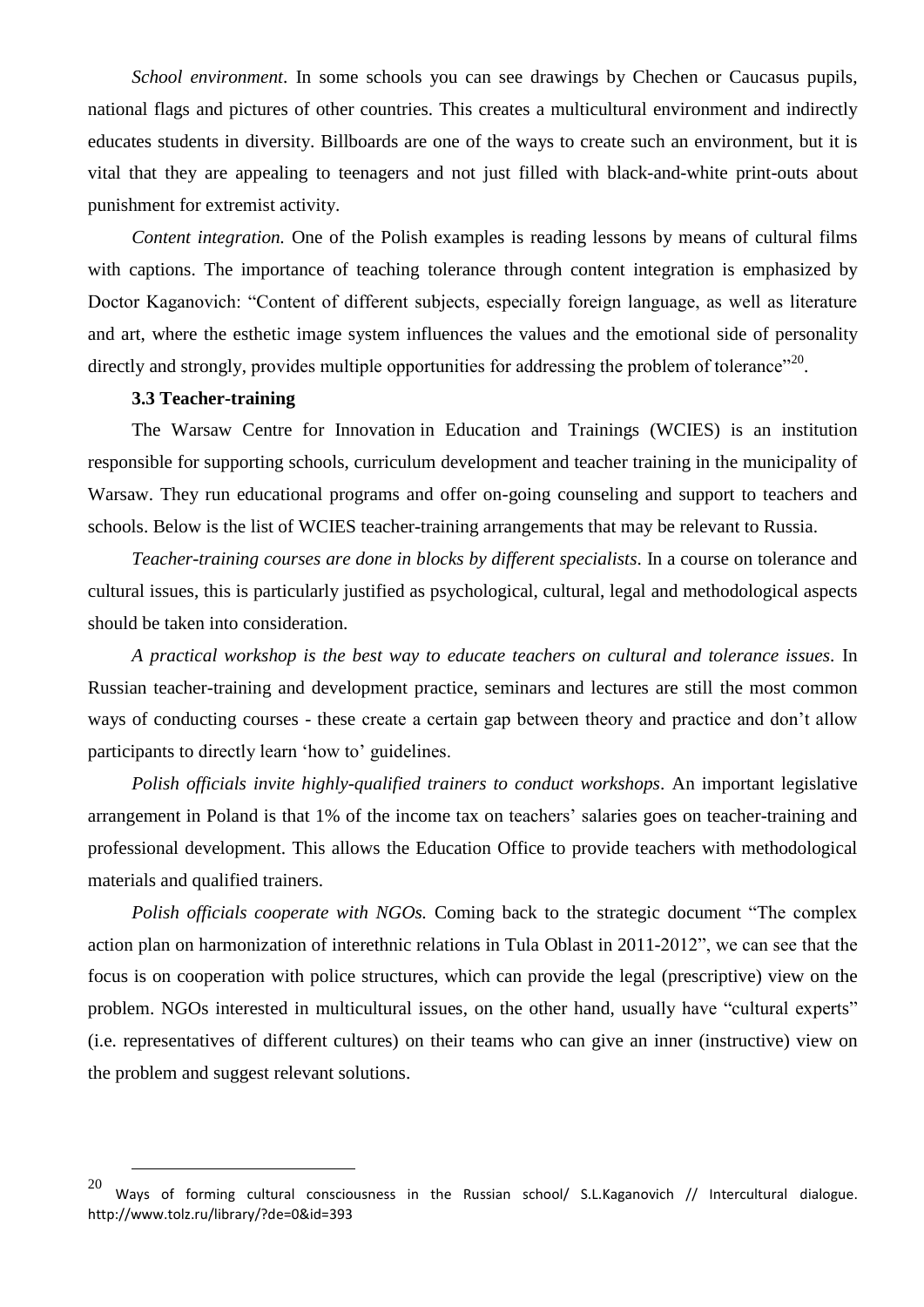*The courses are non-obligatory for teachers*. This practice would not work very well in Russia, because there are already obligatory teacher-training courses every five years, so it would be best to combine tolerance courses with an obligatory component so as not to overload teachers.

*There are special courses for P.E. teachers and supervising teachers* (who can be teachers of any subjects). In Tula, more emphasis is laid on psychologists and youth consultants working in schools, although teachers of all subjects need a tolerance-related training course as children spend most of their time in school not with psychologists or youth consultants but with subject teachers.

*Officials collaborate with the school administration to explain the necessity of such trainings*. This is very important when the training and development process is encouraged within the school system and the administration does not object to it.

In summary, the activities and experiences of Polish non-governmental organizations and public administration in the field of intercultural education can be helpful for work in Russia. The Polish specialists I interviewed indicated several specific strategies for the success of intercultural education. These are:

- Cooperation with NGOs
- Non-obligatory character of teacher-training activities
- Direct contact with representatives of different cultures during workshops or joint projects
- 'Inner view of the problem', i.e. participation of representatives of a minority culture in the training activities
- Cumulative effect and complex nature of the training process which should not end after a series of workshops, but instead a practical ongoing consultation service should be provided.
- Projects should be directed at both children and teaching staff.
- Free access to methodological materials on tolerance and cultural issues

If taken into consideration, the above points could help to build good practices of intercultural education in Russian schools. This is especially important in terms of implementation of the educational component of "The complex plan on harmonization of interethnic relations in Tula Oblast in 2011-2012" and achieving the aims of developing a "tolerant personality" stated in "Recommendations for prevention of extremism among youth" within the 14-17 age group.

# **3. Conclusions and Recommendations**

Work with problem youth who demonstrate nationalist activities and behaviors is important. However, intercultural education emphasizes that educational activities aiming to promote tolerance should be aimed at all youth. Such an approach gives a long-term perspective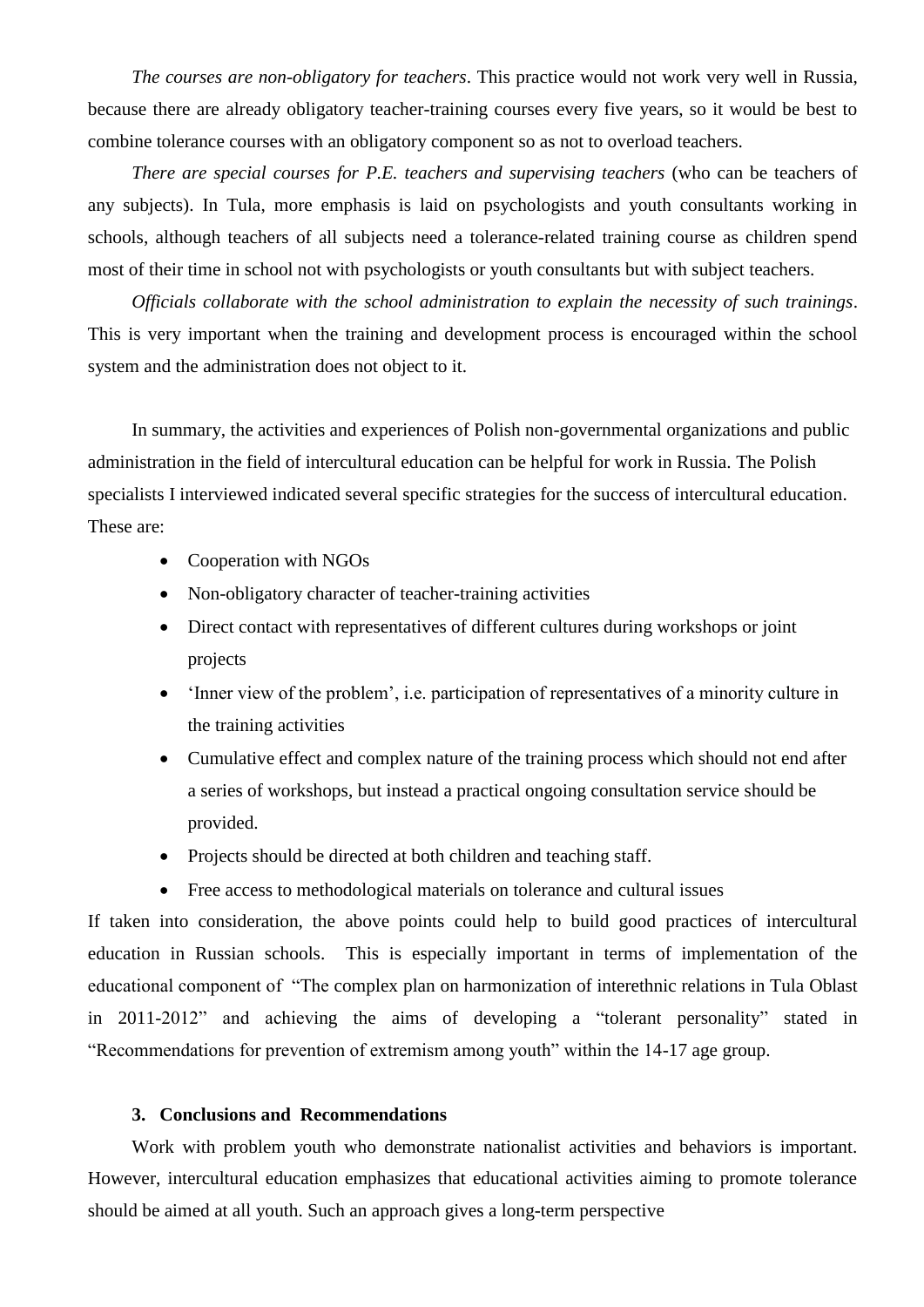The best option would be to develop a regional long-term program for tolerance awareness that would include detailed guidelines and measures on integration of citizens with non-Russian background, cultural awareness and teacher-training. The program should also outline which institutions should implement it and how closely and in what ways they should cooperate.

- $\triangleright$  Teacher-training courses would be more successful if conducted for all teachers, not just psychology and youth experts, in order to prepare the majority of staff working with youth to be able to educate youth as future members of a multicultural society. This approach is important as schoolchildren in general spend much more time with subject teachers than with psychology and youth specialists.
- $\triangleright$  Teacher training courses should be implemented in collaboration with NGOs, professional trainers and representatives of national diasporas.
- $\triangleright$  Web-based resources should be available for teachers with lesson plans, ideas for contests, and descriptions in Russian because this would be the cheapest way to spread the information.
- $\triangleright$  Recommendations for content integration would be more useful if developed for concrete subjects and incorporated into curricula rather than having general recommendations for all teachers.
- $\triangleright$  Printed educational materials should be distributed in schools free of charge in order to make them highly accessible by teachers and motivate teachers to use them in their lessons and extra-curricular class activities.
- $\triangleright$  Monitoring of migrant students' achievements would be a plus, as it is one of the most important indicators of their integration process. Special courses and additional lessons can be suggested by teachers and provided freely through the public education system.
- $\triangleright$  Public funding from the government should be allotted to special support for migrant students in the public education system.
- $\triangleright$  Consultations on cultural issues for teachers should be available if not in person, then by telephone or online. The Department of Education in cooperation with the Department of Sport, Tourism and Youth Policy should be responsible for finding experts among NGOs or representatives of national diasporas. Now that the latter are developing their website, it is especially relevant to have information about the national diversity of Tula Oblast, including information about current ethnic organizations and national diasporas.
- $\triangleright$  More multicultural awareness regional activities for schoolchildren should be included into long-term programs developed by the Department of Education and organized by the Department of Sport, Tourism and Youth Policy in order to make educational policy more efficient in tackling problems of nationalism, extremism and xenophobia. The